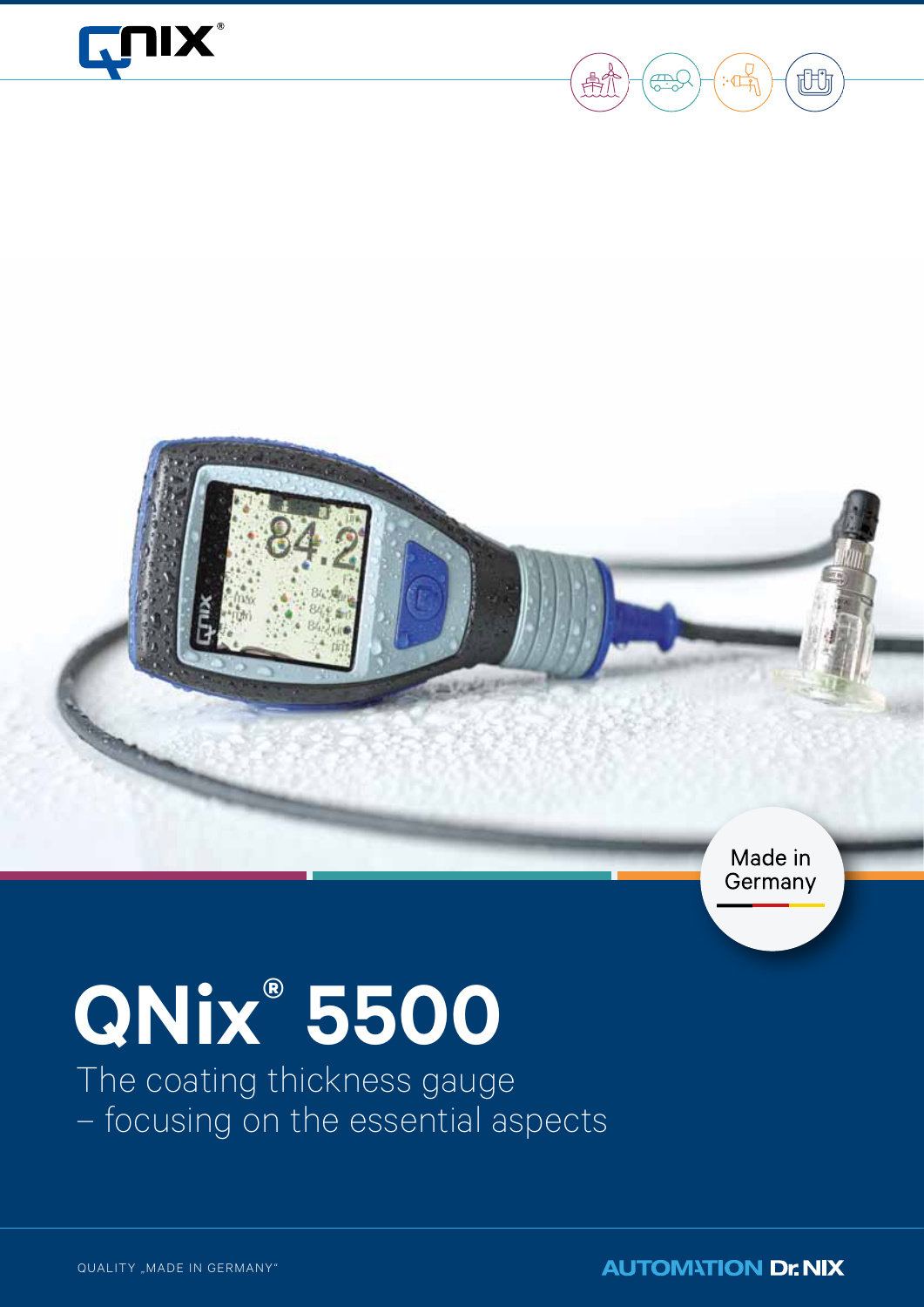## **QNix® 5500** The coating thickness gauge

**CLUIX** 

 $-1:291$ 

x-max  $x$ -min

 $\sigma$ 

**UD** 

302 um 329 µm

266 um 29.6 um

QNix® 5500 with integrated or with changeable probe



For valid results in quality assurance

- High measuring trueness over the entire range
- High repeatability of measured results
- Temperature compensation directly in the sensor

#### **Robustness and resistance**

For long and reliable use, even under harsh conditions

- Fiberglass reinforced, 5 piece casing with IP65 dust and splash water protection
- Three layer protection to absorb shocks
- LCD glass providing resistance against scratches and chemicals (Level H6)
- Stainless steel probe with dust protection membrane (IP65)

#### **Time saving by ergonomics** Fast working progress for fatigue-proof

continuous use

- Luminosity IPS-LCD, 2", colour, 350 cd/m<sup>2</sup>, reading angle 70°
- Automatic flip display 0°, 90°, 180°, 270°
- Low centre of gravity with large contact surface for precise measuring

#### **Flexibility and expandability**

Future-proof by changeable probes

- Gauge body suitable for Fe-, NFe- and dual-probes
- Integrated probe and cable probe available in one device
- Increased readiness for use by quick change of probes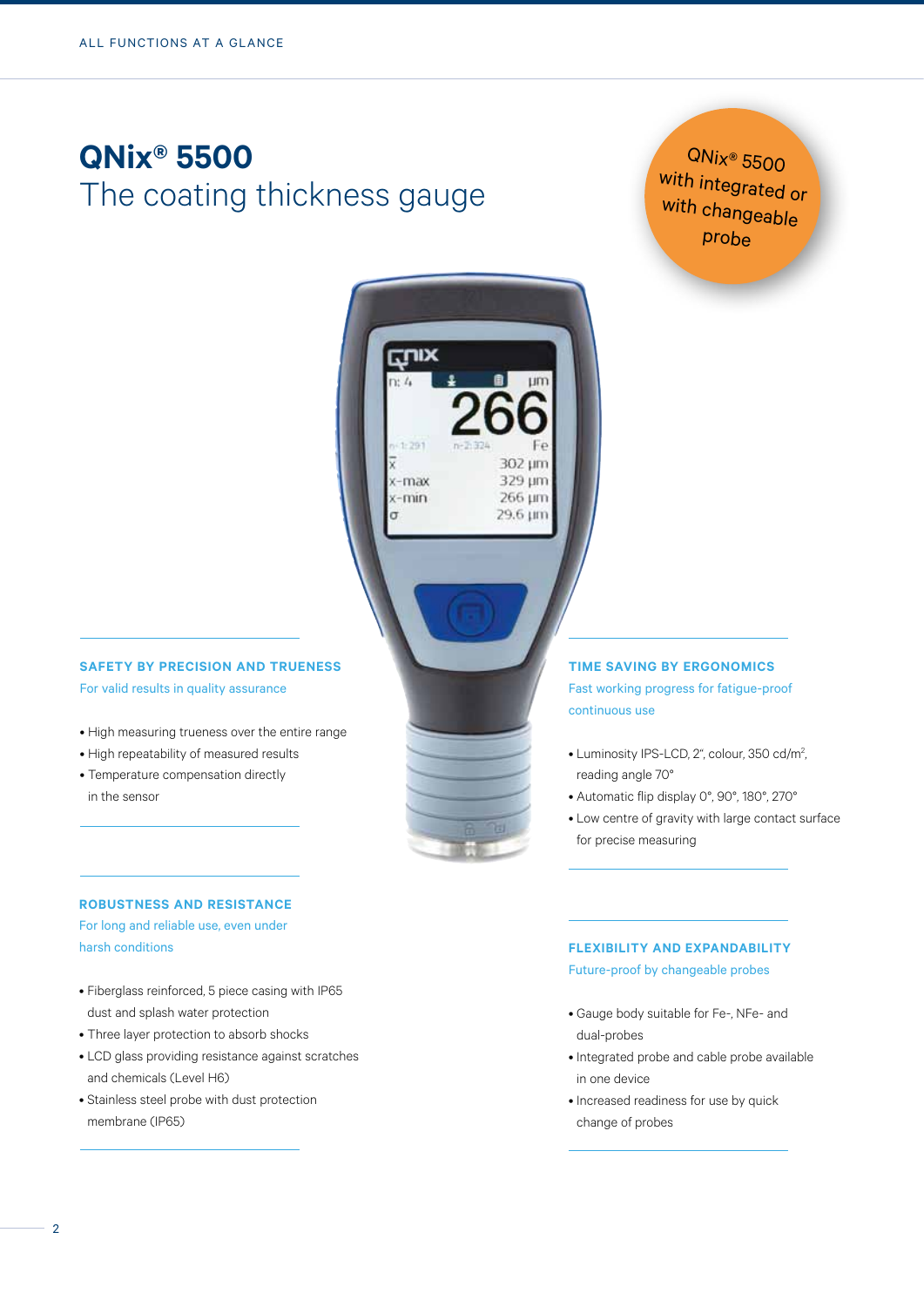## QNix® 5500 in use



The QNix® 5500 is handy, extremely robust, ergonomic and designed for continuous use. Decide for yourself if you want to use the gauge with inserted probe or with the robust drag chain. Just in case, simply unplug the cable, insert the probe into the gauge and continue measuring.

> Whether in industrial coating or job coating, in heavy corrosion protection or in vehicle evaluation by automotive experts and retailers: The QNix® 5500 supports you optimally in checking your coatings quickly without extensive set up of the gauge - switch it on, place on surface, and read the measurement.

> The bright, 2" large colour LCD with automatic flip display makes it easier to read the values in any position – even in dim conditions like in dark areas inside tanks or bridges or when working in bright sunlight. The gauge displays all necessary statistical information of your current measurement sequence like mean value, maximum and minimum value and standard deviation.

The large foot and low centre of gravity ensures correct placement and avoids incorrect measurements. To measure small or angled areas simply use the probe cable and transform the QNix® 5500 into a cable device within a few seconds. The angled cable connection facilitates working even in small spaces.

The one button operation allows you fast zero adjustment on your base metal or on the supplied zero plates.

For every application, there is the right probe, which is precise and true over the entire measuring range varying from 1,25 mm and 3 mm up to 5 mm, available as Fe-, NFe- or dual probes.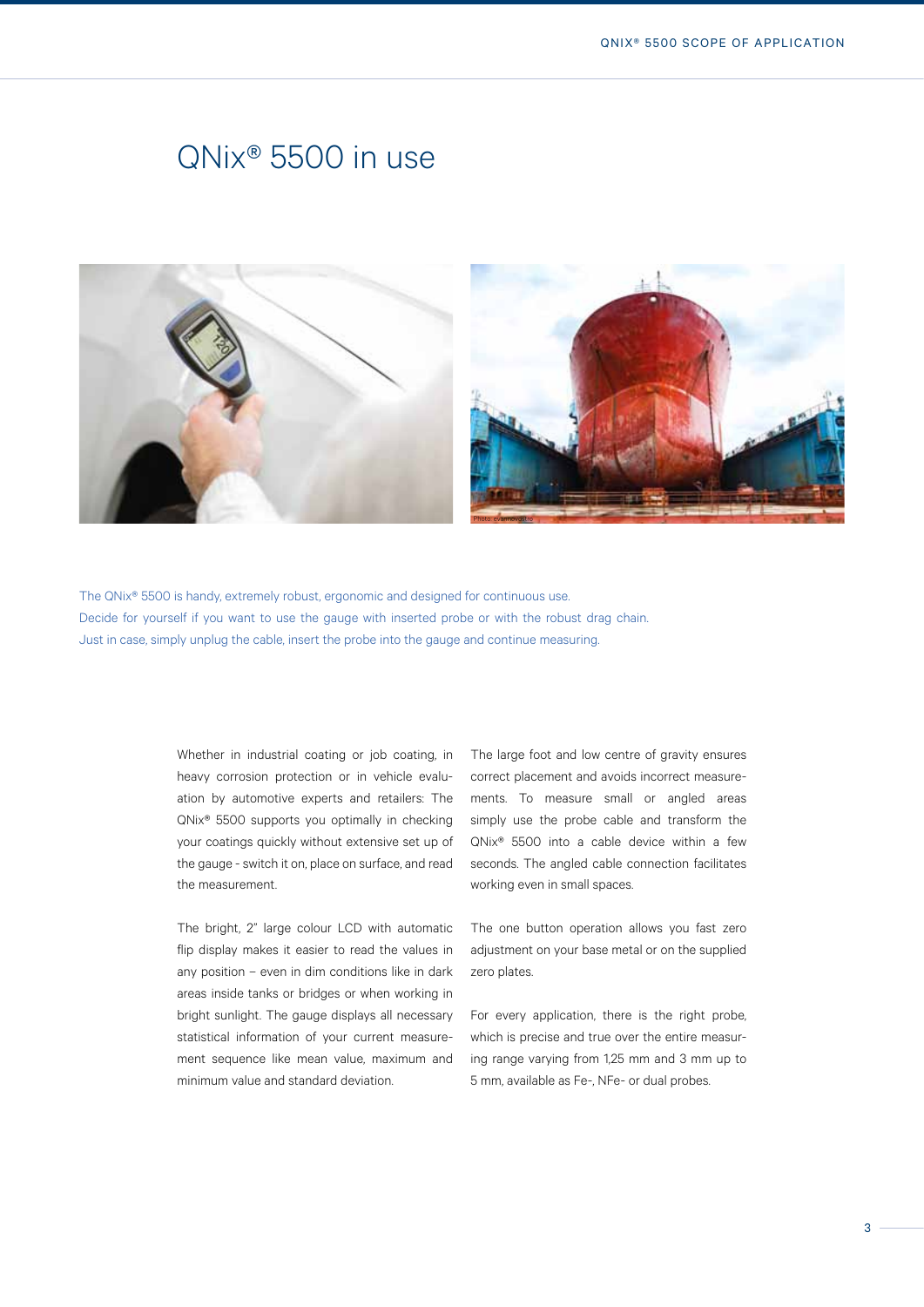



## QNix® 5500 scope of supply





#### Delivery scope of the QNix® 5500 integrated model

- Handheld QNix® 5500 gauge
- Fe- and NFe-reference plate and two test foils
- Test certificate
- Operation manual
- 2 Mignon batteries 1,5 V (AA) alkaline
- Plastic case for transport and storage

#### Delivery scope of the QNix® 5500 cable model

- Handheld QNix® 5500 gauge
- Fe- and NFe-reference plate and two test foils
- Operation manual
- Probe holder
- Probe cable
- 2 Mignon batteries 1,5 V (AA) alkaline
- Plastic case for transport and storage

If a probe is ordered with the modular system, the scope of delivery is extended by

#### • Probe

• Test certificate for measuring probe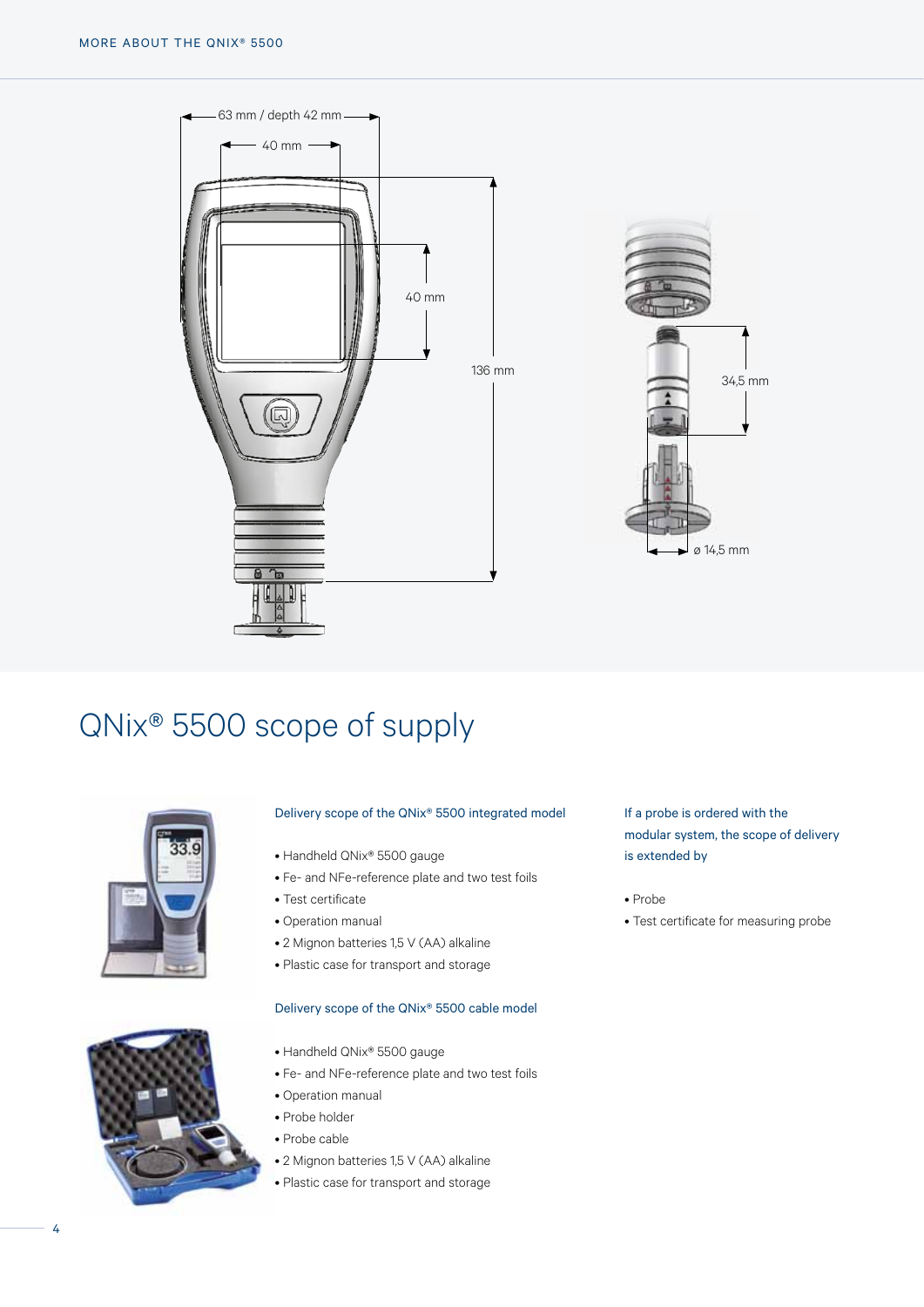

## QNix® 5500 technical details

#### **Electrical details**

| Power supply                                                         | 2 x AA (batteries or rechargeable batteries)                                  |
|----------------------------------------------------------------------|-------------------------------------------------------------------------------|
| Battery life when device is not in use at min. 50 % battery capacity | > 1 year                                                                      |
| Battery life at one measurement per second                           | up to 60,000 readings                                                         |
| Display                                                              | IPS-LCD, 2", colour, 350 cd/m <sup>2</sup> , viewing angle 70° all directions |
|                                                                      |                                                                               |
| <b>Mechanical details</b>                                            |                                                                               |
| Material housing parts hard fiberglass reinforced*                   | <b>PA12 GF30</b>                                                              |
| Material housing parts soft**                                        | TPE-U                                                                         |
| Material sensor holder (transparent)*                                | Trogamid® (CX7323)                                                            |
| Scratch resistant glass display                                      | H <sub>6</sub>                                                                |
| Thickness of glass display                                           | $2 \, \text{mm}$                                                              |
| Dimensions (H x W x D)                                               | $136 \times 63 \times 42$ mm                                                  |
| Weight                                                               | 132 g                                                                         |
|                                                                      |                                                                               |
| Robustness / external conditions                                     | <b>Classification</b>                                                         |
| IP protection                                                        | <b>IP65</b>                                                                   |
| Operating temperature                                                | -20 °C to +70 °C                                                              |
| Storage temperature                                                  | -20 °C to +70 °C                                                              |
|                                                                      |                                                                               |
| <b>Measurement range</b>                                             |                                                                               |

| QNix <sup>®</sup> 5500 with integrated probe, optional | Fe:<br>dual Fe/NFe:         |                              | $3 \text{ mm}$<br>$3 \text{ mm}$         | $5 \text{ mm}$<br>$5 \text{ mm}$         |                               |
|--------------------------------------------------------|-----------------------------|------------------------------|------------------------------------------|------------------------------------------|-------------------------------|
| QNix <sup>®</sup> 5500 with modular probe, optional    | Fe:<br>NFe:<br>dual Fe/NFe: | 1.25 mm<br>1,25 mm / 1,25 mm | 3 mm<br>$3 \text{ mm}$<br>$3$ mm $/3$ mm | 5 mm<br>$5 \text{ mm}$<br>$5$ mm $/3$ mm | $5 \text{ mm} / 5 \text{ mm}$ |

\* Clean with a damp cloth; chemically resistant against acetone, nitro dilution, break cleaner and ethanol.

\*\* Clean with a damp cloth; chemically resistant against nitro dilution, break cleaner and ethanol.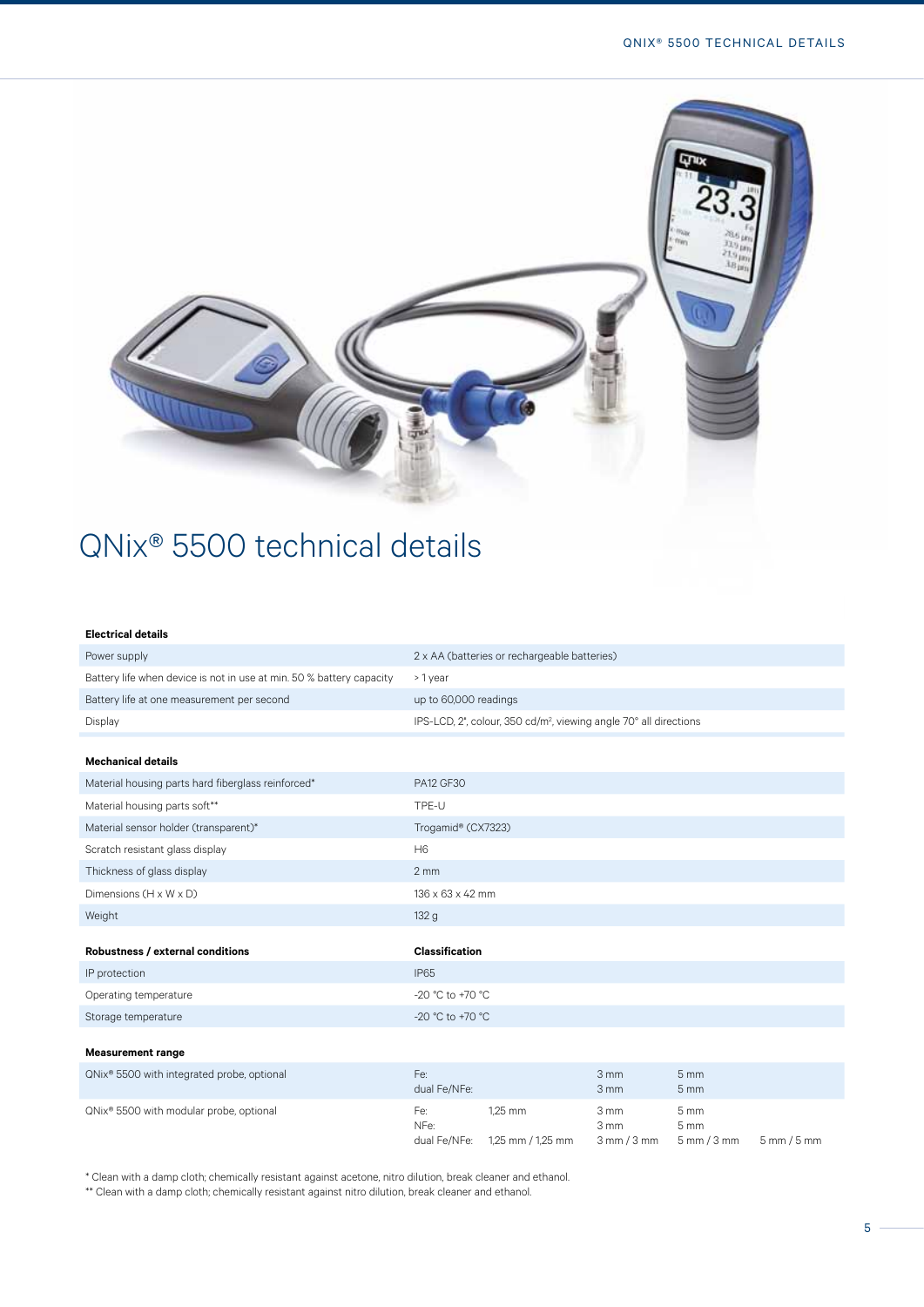## QNix® 5500 changeable probes modular – robust – flexible



All exchangeable standard probes of the QNix® 5500 can also be used in the new QNix® 9500. QNix® thus ensures the flexibility and compatibility of the new probes which are interchangeable between both models.

The QNix® probes have been completely redeveloped: The standard probes are small and extremely robust. FE-, NFe- and dual probes with different measuring ranges are available.

The coating thickness gauge QNix® 5500 is available with a fixed integrated probe and a modular, exchangeable probe.

#### QNix® 5500 changeable probes

- Stainless steel probes with a protective membrane IP65 dust and splash water protection
- Rough measuring head with polished ruby
- Chemical resistant material for cleaning with solvents (acetone, nitro dilution)
- Probe adaptor cable made of drag chain compatible PUR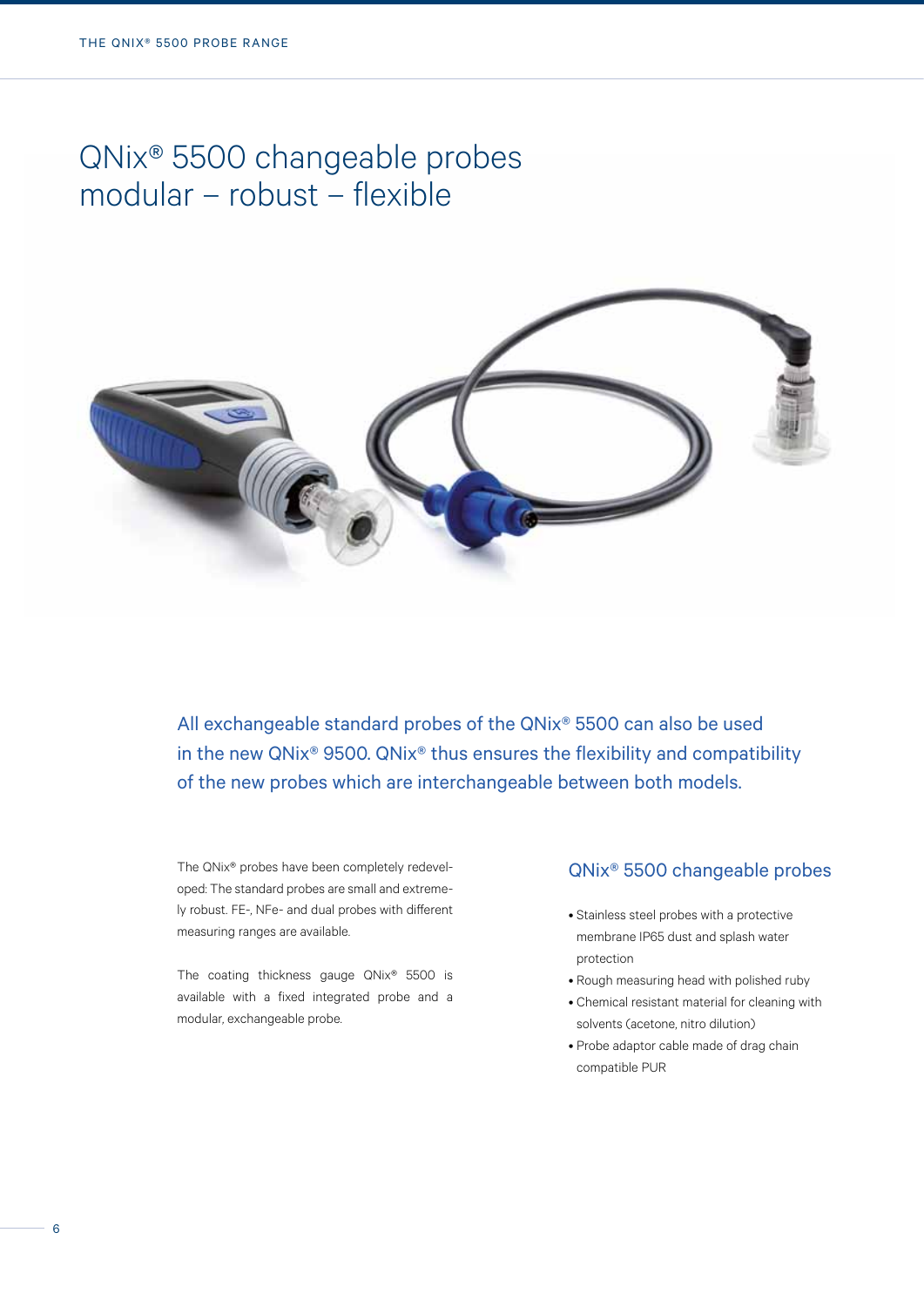



### Technical data QNix® probes

#### **Technical measurements**

| Status display with RGB-LED on the probe                                                      |            | yes                                                                                                                                              |  |  |
|-----------------------------------------------------------------------------------------------|------------|--------------------------------------------------------------------------------------------------------------------------------------------------|--|--|
| Measuring principle                                                                           |            | magnetic: magnetic field amendment / hall-effect Fe / whirl current NFe                                                                          |  |  |
| <b>Standards</b>                                                                              |            | DIN EN ISO 2808, DIN 50981, DIN 50984, ISO 2178,<br>BS 5411 (3 & 11), BS 3900-C5, ASTM B 499, ISO 2360,<br>ASTM D 1400, ASTM D 1186, ASTM D 7091 |  |  |
| Measuring range                                                                               |            | depending on the probe                                                                                                                           |  |  |
| Measuring speed (measurements per minute)                                                     |            | $\geq 120$                                                                                                                                       |  |  |
| Accuracy of measurement on Fe substrates related to<br>QNix <sup>®</sup> reference standards  |            | $\pm$ (1 µm + 2 % of the reading) to 2,0 mm<br>± 3 % of the reading from 2,0 mm                                                                  |  |  |
| Accuracy of measurement on NFe substrates related to<br>QNix <sup>®</sup> reference standards |            | $\pm$ (2 µm + 2 % of the reading) to 2,0 mm<br>± 3 % of the reading from 2,0 mm                                                                  |  |  |
| Smallest measuring surface Fe/NFe                                                             |            | diameter 14,5 mm                                                                                                                                 |  |  |
| Smallest curvature                                                                            | konvex Fe  | 6 mm - Zero point adjustment on original substrate (accuracy checked up to 250 µm)                                                               |  |  |
| Smallest curvature                                                                            | konvex NFe | 50 mm - Zero point adjustment on original substrate (accuracy checked up to 250 µm)                                                              |  |  |
| Mlnimum thickness of base metal                                                               | Fe         | 100 μm - Zero point adjustment on original substrate (accuracy checked up to 250 μm)                                                             |  |  |
| Minimum thickness of base metal                                                               | <b>NFe</b> | 50 μm - Zero point adjustment on original substrate (accuracy checked up to 250 μm)                                                              |  |  |
| <b>Mechanical properties</b>                                                                  |            |                                                                                                                                                  |  |  |
| Material casing top*                                                                          |            | Stainless steel V4A (1.4305)                                                                                                                     |  |  |
| Material casing bottom*                                                                       |            | Trogamid® (CX7323)                                                                                                                               |  |  |
| Material measuring tip*                                                                       |            | Ruby, polished (Al203)                                                                                                                           |  |  |
| Dimensions (height, diameter)                                                                 |            | 34,5 mm, 14,5 mm                                                                                                                                 |  |  |
| Weight                                                                                        |            | 11,9g                                                                                                                                            |  |  |
| Robustness / environmental conditions                                                         |            | <b>Classification</b>                                                                                                                            |  |  |
| IP protection                                                                                 |            | <b>IP65</b>                                                                                                                                      |  |  |
| Operating temperature                                                                         |            | -20 °C to +70 °C                                                                                                                                 |  |  |
| Storage temperature                                                                           |            | -20 °C to +70 °C                                                                                                                                 |  |  |
| Max. surface temperature                                                                      |            | 80 °C                                                                                                                                            |  |  |
| Max. surface temperature at 1s measuring time every 20s                                       |            | 100 °C                                                                                                                                           |  |  |

\* Clean with a damp cloth; chemically resistant against acetone (except soft rubber parts e.g. keyboards or rubber protective frame), nitro dilution and ethanol